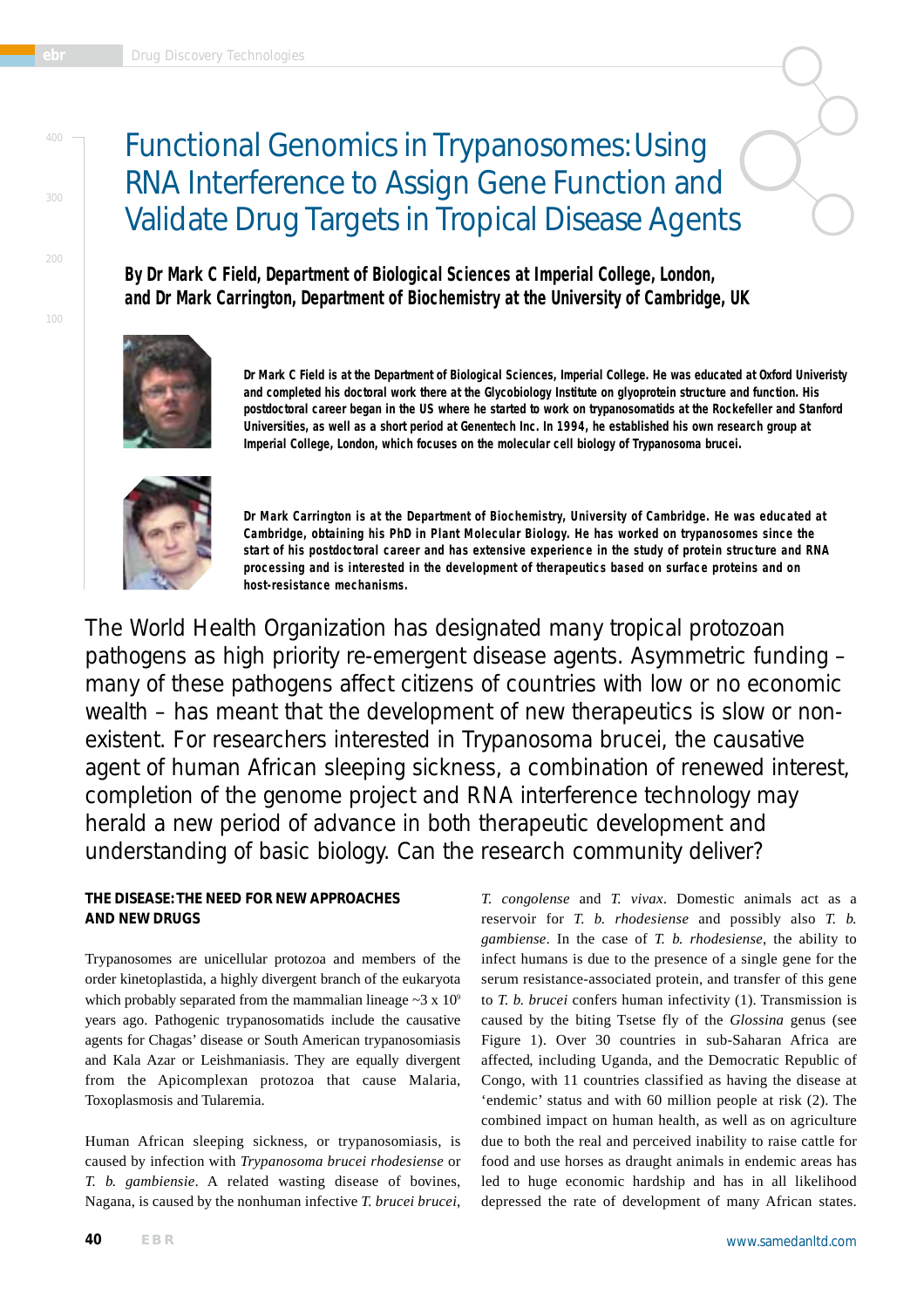Fear of the disease alone has caused abandonment of much fertile land.

Current WHO/TDR numbers for fatalities are 50,000 per annum with >1.5 million DALYs, but these numbers are likely to be a major underestimate.

*T. brucei* is a remarkable organism in that, unlike many pathogenic protozoa, the parasite persists as a free living cell within the circulatory system and tissue spaces of its host. In this location, it is under constant challenge by the humoral arm of the host immune system and the parasite has evolved highly efficient mechanisms for immune evasion, mainly based on antigenic variation of the surface coat. This process makes vaccine development very unlikely and, given the poor record of development of vaccines against protozoan parasites in general, this route has essentially been abandoned. Following a period in the circulatory system, the parasite eventually enters and proliferates within the central nervous system (CNS) where disrupted sleep patterns, behavioural changes, coma and eventual death follow.

Without therapeutic intervention, African trypanosomiasis is 100 per cent fatal, and current drug options are limited: Suramin, the original treatment for trypanosomiasis, was introduced by Bayer over 70 years ago and remains the drug of choice for early stage disease, which is defined as being before the infection enters the CNS. Unfortunately, due to poor public health and communications in many endemic areas, patients frequently fail to present at the clinic sufficiently early and drugs for later stage disease must then be used. These are invariably toxic and expensive with numerous side effects, and resistance is emerging to all late stage drugs; their utility is unlikely to last more than a decade. Currently, DFMO (or eflornithine) and melarsoprol are the drugs of choice, although only the latter is of real value against *T. b. rhodesiense*. Melarsoprol is an arsenical-based drug with horrendous side effects, including rapid fatality following administration in approximately five per cent of patients, this is most likely due to acute encephalitic shock due to lysis of parasites in the CNS. DFMO, the 'resurrection drug', was introduced in the early 1990s but was discontinued in 1995. The drug has recently been

#### **Figure 1: The Life Cycle of the African Trypanosome**

Human infective stages are in red, and stages that are experimentally accessible are boxed. The life cycle is digenetic, with the ultimate host being man or a number of bovines and other mammals. The mammalian forms are differentiated by morphology into the rapidly dividing and self-renewing population (slenders) and stumpy forms, which have been proposed to be terminally differentiated for transmission to the insect vector. In the absence of authenticated markers the true nature of the stumpy form remains to be fully elucidated. In the insect vector (tsetse fly) the bloodstream forms rapidly differentiate into a self-renewing procyclic stage. Following a period in the insect gut these forms migrate into the haemoceole and differentiate into epimastigotes. A further differentiation accompanies migration to the tsetse mouthparts to produce the metacyclic form, which is adapted to initiate infection in the mammalian stage. Many details of the life cycle remain controversial. Box: the overall morphology of a trypanosome cell; the spindle-shaped cell has a single nucleus, a flagellum that is attached to the plasma membrane, and also a structure, the kinetoplast. Originally thought to be part of the locomotory apparatus, this organelle is in fact the mitochondrial genome.



reintroduced following a five year hiatus due to the inability of agencies to secure a manufacturer; a fortuitous discovery of a new use for DFMO as a cosmetic depilatory by Bristol Myers Squibb for facial hair, mainly of marketability to women in the developed world, means that the compound is now available again (3).

Asymmetric investment in drug development, which means a heavy focus on certain conditions primarily of interest to the developed world that are also frequently of low morbidity, is a characteristic of the current pharmaceutical scene. In a survey conducted by MSF/DND in 2001, it was observed that 1,393 new drugs entered the clinic in the 25 year period from 1975 to 1999, but of these only 13 were cited as having utility against

**Without therapeutic intervention, African trypanosomiasis is 100 per cent fatal, and current drug options are limited: Suramin, the original treatment for trypanosomiasis, was introduced by Bayer over 70 years ago and remains the drug of choice for early stage disease, which is defined as being before the infection enters the CNS. Unfortunately, due to poor public health and communications in many endemic areas, patients frequently fail to present at the clinic sufficiently early and drugs for later stage disease must then be used. These are invariably toxic and expensive with numerous side effects, and resistance is emerging to all late stage drugs.**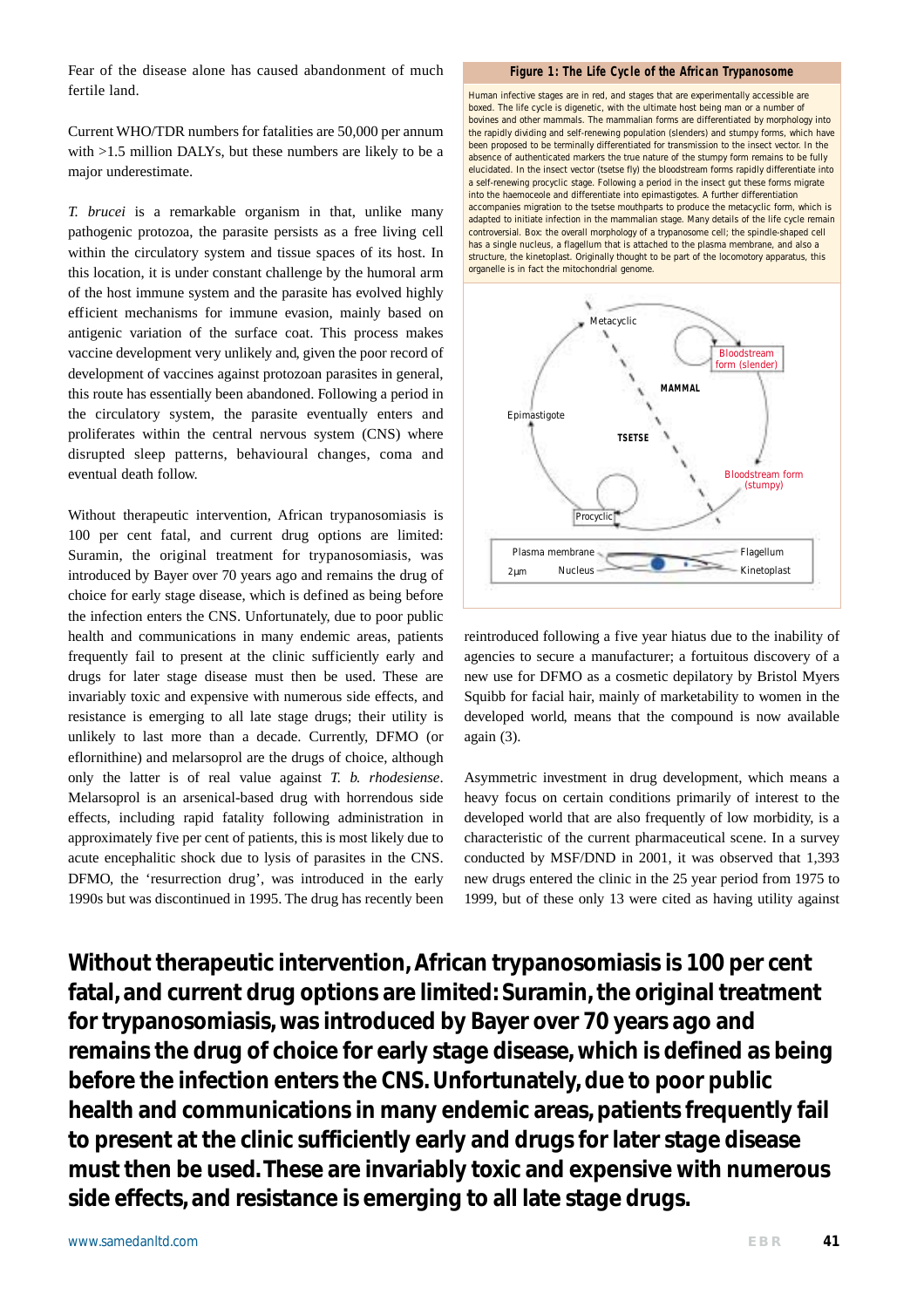### **Figure 2: RNA Interference Technology in Trypanosomes**

The basic vector, p2T7Blu, is a third generation version of a system originally developed by John Donelson and Doug LaCount at the University of Iowa. The present version, developed by David Horn from the London School of Hygiene and Tropical Medicine, for the TrypanoFAN project, includes a number of improvements for high throughput cloning. A sequence corresponding to the ORF of interest is inserted into the vector, usually by PCR from genomic DNA. The recombinant plasmid is then electroporated into the trypanosome and stable genomic integration achieved by recombination between the rRNA spacer elements incorporated into p2T7Blu and the rRNA locus (gray box). RNAi is controlled by the presence of the Tetracycline repressor protein and its DNAbinding site either side of the sequence to be targeted (red box). RNAi is achieved by addition of Tetracycline, which displaces the repressor protein, facilitating head to head transcription by T7 bacterophage DNA polymerase from dual promotors (green). The basic T7 expression system used for the project was developed by George Cross and Elisabeth Wirtz at the Rockefeller University. dsRNA is produced and processed by mechanisms presumed to be analogous to those present in higher eukaryotes – the precise details of the RNAi system in trypanosomes have not been fully elucidated. The // indicates omission of several sequence features, including those required for selection in trypanosomes and for propagation of the plasmid in *E. coli*.



tropical diseases (4). Even more telling is that in 2000 a total of 137 drug agents were in the development pipeline, but only one was cited as being of potential utility against African trypanosomes or malaria. By contrast, seven were cited for obesity and eight for erectile dysfunction in the same period. One of the authors has listened to one executive explaining to an African audience that whereas his company was investing heavily in the development of antiobesity treatments for companion animals (in other words. pets), it saw no future in investing in treatments for livestock diseases endemic to Africa. The dismal state of drug availability for African trypanosomiasis, a major disease, is unlikely to improve much in the next few years, although efforts by WHO and associated agencies do provide some hope.

# **THE GENOME, RNA INTERFERENCE AND THE CHALLENGE!**

Can new approaches provide some means to break an apparent deadlock in drug development? Much hope lies in the availability of genome data, informatics strategies and associated technologies in this area, as anticipated in so many others. The era of post-genomics has now arrived for *T. brucei*; the genome is complete and due for formal publication in late 2004 (5). The genome contains approximately 9,000 open reading frames (ORFs), distributed across 11 chromosomes. The organisation of the genes in a chromosome is unusual in trypanosomatids and most genes are transcribed by RNA polymerase II in a polycistronic fashion, with the nascent RNA resolved by means of a *trans*-splicing reaction. Conventional *cis*-splicing is rare.

Early genome annotation highlights two major challenges for the field. Firstly, approximately 50 per cent of ORFs have no clear homology beyond occasional basic structural motifs to ORFs outside of other kinetoplastida genomes, suggesting that a large proportion of the biology of these organisms remains uncharted. Secondly, for those genes where some homology does exist, accurate annotation of function is frequently not possible because of weak sequence similarity. This level of divergence at the genome level was predicted by multiple examples of divergent biochemistry and evolutionary distance and has the consequence that potential investigation of gene function by homology to more tractable systems is, for many ORFs, a non-starter in *T. brucei*.

By contrast, the RNA interference techniques that have emerged in the last few years often feel like a piece of science fiction – the ability to precisely, rapidly and cheaply ablate expression of particular genes has become a reality. This technology is based on the introduction of a double-stranded RNA complementary to the mRNA of the gene of interest. The precise mechanistic details differ between species and

have yet to be fully elucidated, but in essence the dsRNA is cleaved by endonucleases to 21 to 23 base pair fragments that bind to the cognate mRNA and initiate further endonuclease cleavage, this time of the mRNA. The process is rapid, efficient and specific and is most likely an ancient mechanism for genome defence from retroviral elements (6). Trypanosomes were one of the first systems in which RNAi was described (7) and since the earliest reports, highly reliable methods have been developed for efficient RNAi based ablation of expression of any target gene.

The challenge that faces the trypanosome research community then is clear. There is a divergent genome with a vast potential for drug development and possibly hundreds of ORFs are available with sufficient divergence to present a viable target. There are now the means to identify many of these. How can this promise be translated into therapeutics in the face of poor funding?

# **FUNCTIONAL GENOMICS – WHAT CAN REALISTICALLY BE ACHIEVED WITH RNAI**

In trypanosomes, RNAi is currently performed by creation of a stably transfected cell line using a vector that contains head to head promoters between which is placed a DNA fragment homologous to the gene of interest, usually produced by PCR (8,9, see Figure 2). This construct is introduced into the trypanosome genome via electroporation, and transfected cells are selected by drug treatment. This rather laborious process is required due to very low transfection efficiency for trypanosomatids, which essentially negates any possibility of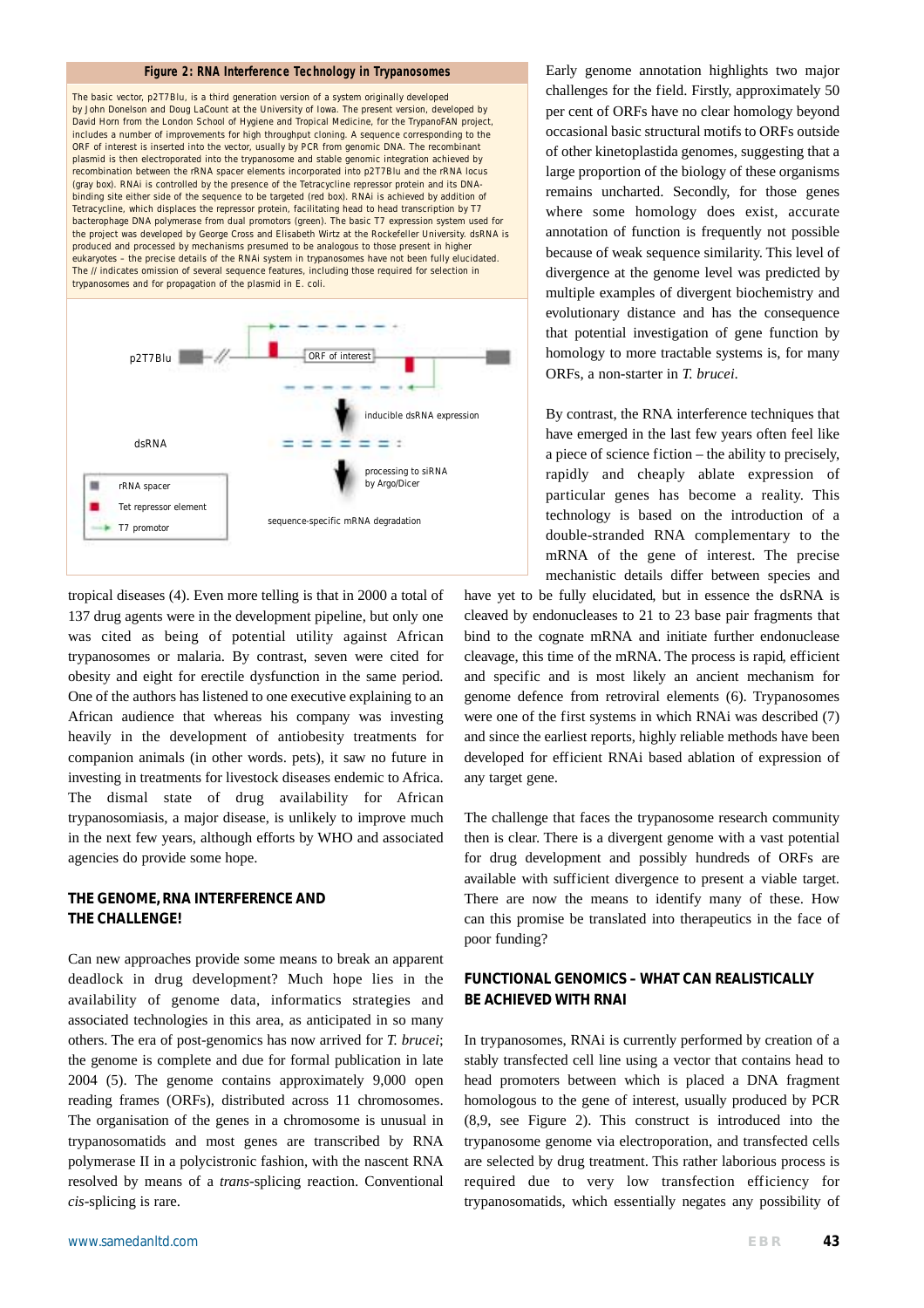**The ability to ascertain if a gene product is essential is a vital aspect for drug target discovery as well as basic research. The potential to target a large cohort of genes that are predicted as having a specific function in, for example mitosis, could provide a rapid mechanism by which those genes that are of potential interest as targets may be rapidly identified and taken forward for more detailed analysis, in other words incorporation into drug screens, biochemical analysis and structural studies.**

using the technology as a reliable forward screen for a biological process or biochemical activity.

## What can this Technology be Used For?

RNAi has been successfully used to investigate a wide range of biological processes in trypanosomes from RNA metabolism and recombination to cytoskeletal function and intracellular transport. All of these studies have provided new insights into the workings of the parasite. The major advantage of this method is that the RNAi is inducible and consequently a gene may be suppressed at will. This is vital as a great many of the gene products that have been selected by workers in the field turn out to be essential and result in rapid cell death. The traditional approach of gene knockout would have yielded no information as null mutants for these genes are, by definition, inviable.

The ability to ascertain if a gene product is essential is a vital aspect for drug target discovery as well as basic research. The potential to target a large cohort of genes that are predicted as having a specific function in, for example mitosis, could provide a rapid mechanism by which those genes that are of potential interest as targets may be rapidly identified and taken forward for more detailed analysis, in other words incorporation into drug screens, biochemical analysis and structural studies. Results from such studies are not available as yet, but the promise is very real and several projects are ongoing – again, the combination of RNAi and the complete genome sequence are prerequisites for such efforts.

In a second application, RNAi now allows a potential drug target that is suggested by biochemical or other data to be rapidly evaluated. For example, trypanothione reductase has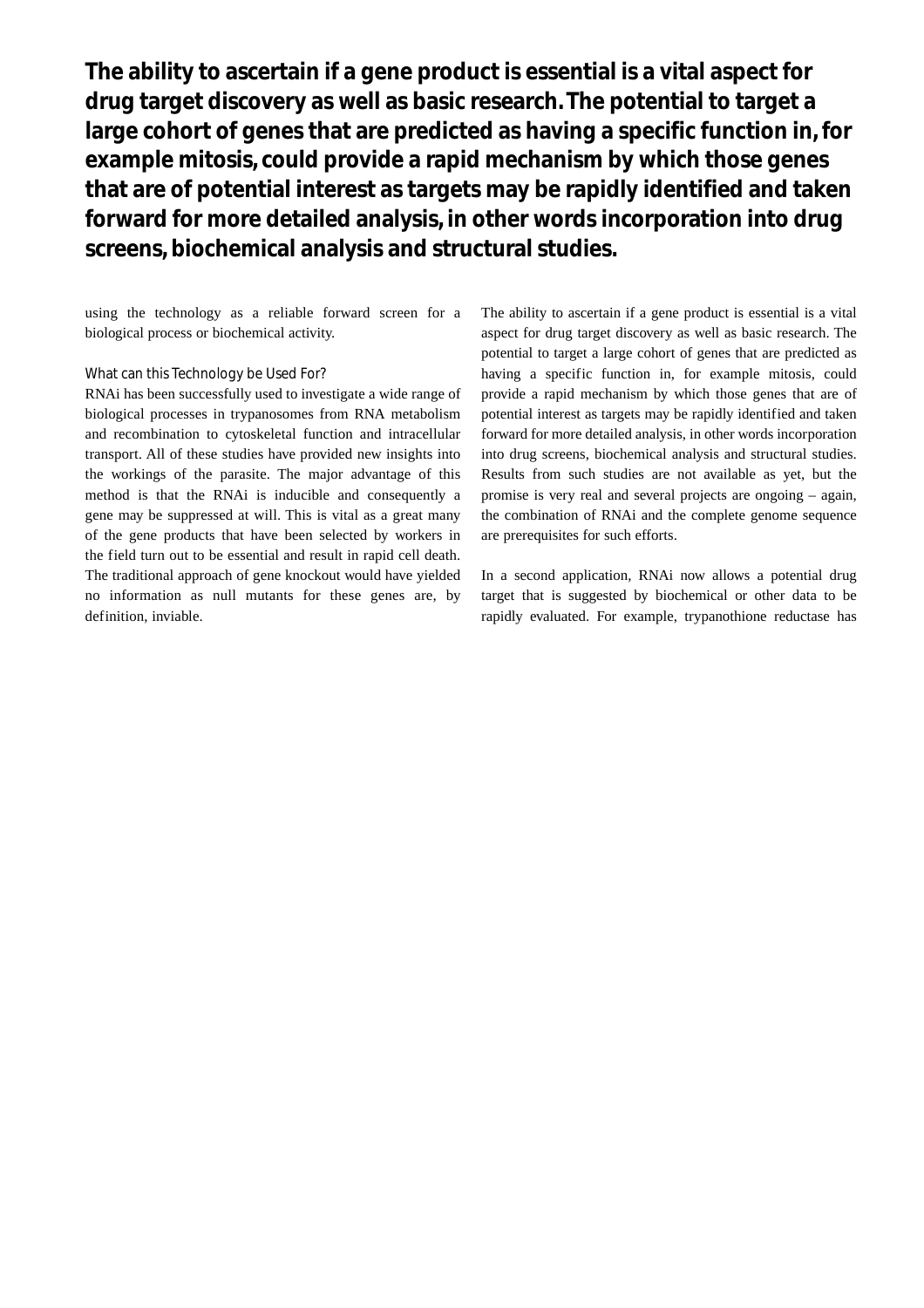been suggested as a potent therapeutic target as this enzyme is unique to trypanosomatids. Analysis of this pathway by gene knockout was reported about two decades after initial suggestions of the enzyme as a candidate, together with data indicating the levels of the enzyme required for parasite viability (10). With RNAi, such information can now be acquired within months.

A third example of the application of RNAi in the trypanosome system is the potential for assignment of gene function based on systematic analysis of the genome. The large number of unknowns in the trypanosome gene annotation databases (5) suggests a rather daunting task in terms of assignment of function, one that is clearly well beyond the ability of the research community or the funding agencies to complete by traditional approaches in a realistic timeframe. The goal of a pilot project to undertake systematic targeted RNAi of all genes of chromosome 1 (which represents about four per cent of the genome) has been undertaken with support from the UK's Wellcome Trust and is a collaborative effort between several UK laboratories. The project has sought to devise improved methods for RNAi, to assess the utility of simple assays to reveal phenotypes, to build robust standard operating procedures for high throughput analysis of trypanosome RNAi mutants and also to use bioinformatics approaches to assess the ability to predict phenotype based on several criteria (including expression profile, predicted function based on sequence, position on the chromosome and similarity of phenotype to

#### **The Trouble with Trypanosomes**

Trypanosomes present several technical challenges to researchers interested in basic biology or development of therapeutics beyond asymmetric funding. As a counterbalance several major breakthroughs in the last few years, which exploit some fortuitous aspects of trypanosome biology, makes the immediate future for trypanosome research look better than ever. It remains to be seen if the optimism within the research community can be translated into new knowledge, and ultimately therapeutics within a reasonable timeframe.

#### **Challenges**

- Diploid and a large (26Mb) complex genome: difficult, slow and inelegant knockout system
- Complex media and growth requirements: expensive for large-scale studies
- Low transfection efficiency: difficult to use 'library' strategies for knockout or forward genetics. Must electroporate and select for transformants, requiring 2-4 weeks
- A lack of biologically relevant genetic screens
- Growth on solid media difficult: cloning is complex, expensive and labour intensive
- Genomic instability: some loss of selectable markers and RNAi machinery in minority of cases
- Non-conventional transcription: all molecular tools must be built *de novo* by the research community
- High degree of divergence from model organisms: much of the biology is potentially novel

#### **Advantages**

- Very reliable RNA interference technology is now available
- A completed genome project
- Robust homologous recombination: targeted insertions and replacements very reliable
- Mature set of molecular tools
- *In vitro* culture provides access to major life cycle stages, including the human and cattle infective forms